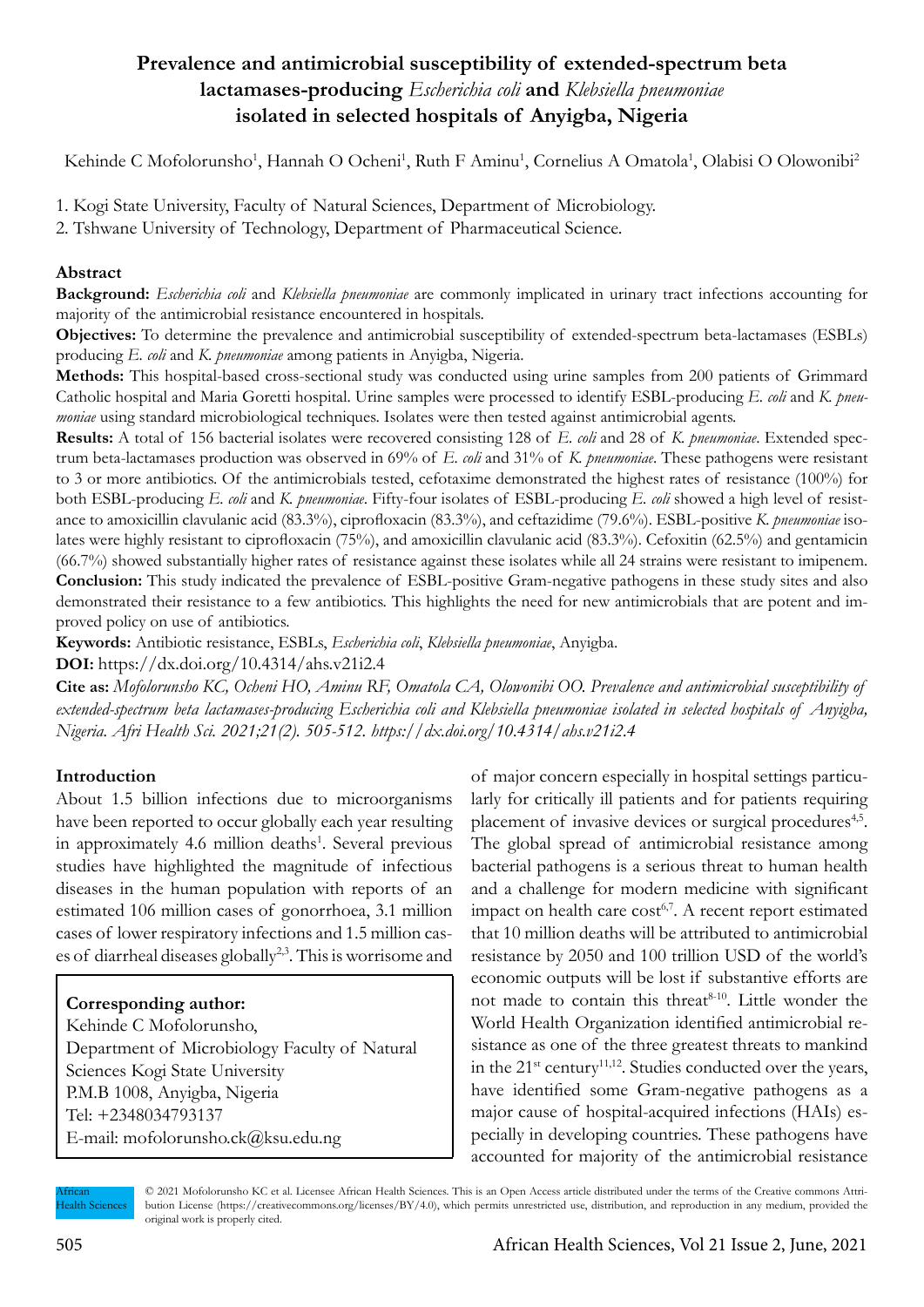encountered in hospital settings and has presented serious therapeutic dilemmas for clinicians due to complex resistance profiles resulting in high morbidity and mortality rates as well as prolonged hospital stay $4,5,13$ .

Several resistant Gram-negative bacterial pathogens producing extended-spectrum beta-lactamases (ESBLs) have been increasingly involved in hospital-acquired infections resulting in a dearth of treatment options. Extended-spectrum beta-lactamases (ESBLs) are enzymes encoded on the chromosome or on plasmids, conferring resistance to penicillins, cephalosporins, and monobactams<sup>14,15</sup>. The burden of ESBL is currently of global concern to humans, just as is animals and the ecosystem<sup>16-19</sup>. Of particular concern is the emergence of ESBL-producing *Klebsiella pneumoniae* in hospital settings<sup>20</sup> which has considerably increased during the last decade, and ESBL-producing *Escherichia coli*; a leading cause of blood stream and urinary tract infections (UTIs) capable of hydrolysing numerous antibiotics, including third generation cephalosporins<sup>6</sup>. K. pneumoniae is the second most common cause of UTIs after *E. coli*, often due to the use of indwelling catheters<sup>21</sup>. Urinary tract infections are one of the most common infections encountered in medical practice affecting a large patient population irrespective of age and gender with a global prevalence estimated to be around 150 million persons per year<sup>22-24</sup>.

The World Health Organization's global surveillance report on antibiotic resistance indicated that five out of the six WHO regions had more than 50% resistance to third generation cephalosporins in *E. coli* and *K. pneumoniae* in hospital settings. The report also revealed that *K. pneumoniae* resistant to third generation cephalosporins was associated with elevated deaths in Africa (77%), the Eastern Mediterranean region (50%), South East Asia (81%) and Western Pacific region (72%). It further attributed 45% of deaths in both Africa and South-East Asia to multi-drug resistant (MDR) bacteria. These resistant strains are considered a public health issue<sup>10,25,26</sup> and calls for attention.

In Nigeria, indiscriminate use of antibiotics, poor hygiene practices in hospitals settings and the lack of monitoring of antimicrobial resistant microorganisms have been associated with the emergence and uncontrolled spread of  $ESB Ls<sup>27</sup>$  resulting in treatment failures, increased morbidity and mortality rates. The objectives of this study were therefore to determine the presence of *E. coli* and *K. pneumoniae* in urine samples collected from hospital patients in Anyigba a community in North

Central Nigeria by conventional culture and biochemical analyses. The prevalence and antibiotic susceptibility profile of ESBL-producing clinical isolates were also investigated to ascertain the magnitude of ESBL carriage in order to improve the antibiotic management of hospital-acquired infections in the community.

# **Methodology**

## **Study area**

This cross-sectional hospital-based study was conducted in Anyigba, a community in Dekina Local Government of Kogi State, Nigeria. The population of the community which lies between latitude 7o15'-7o29' north and longitude 7°11'-7°32' east with an average altitude of 420 m above sea level, is estimated at  $130,000^{28}$ .

## **Ethical consideration**

Ethical approval was obtained from the hospitals' management board on ethics relating to health issues in line with the Declaration of Helsinki on the conduct of biomedical research involving human subjects. All participants gave their consent to enter the study.

## **Sample collection**

Two hundred samples of urine were collected from both inpatients and out-patients of the Grimmard Catholic Hospital (GCH) and Maria Goretti Hospital (MGH) in Anyigba, North-Central Nigeria between May and October 2018. These frequently utilized private primary healthcare facilities, takes care of the majority of medical cases within the community.

Mid-stream urine samples were collected into sterile universal bottles and immediately transported to the Kogi State University's Microbiology laboratory for analyses. Information on sex and age were obtained from patients' hospital records. All samples were streaked onto MacConkey agar (Oxoid, UK) containing ceftazidime (1mg/L). Incubation was at 37 °C for 24 hours. Culture isolates were then identified based on conventional identification methods including Gram's staining and colony formation. A series of biochemical tests such as catalase, oxidase, urease, indole, citrate utilization, motility, and triple sugar iron test were done.

## **Extended-Spectrum Beta Lacatamases Detection**

*E. coli* and *K. pneumoniae* were screened and confirmed for extended-spectrum beta lactamases (ESBLs) activity in accordance with Clinical and Laboratory Standards Institute guideline (CLSI)<sup>29</sup>. Initial ESBLs activity was determined by screening cefotaxime (CTX:  $30\mu$ ) g, Oxoid UK), ceftazidime (CAZ: 30µg, Oxoid, UK),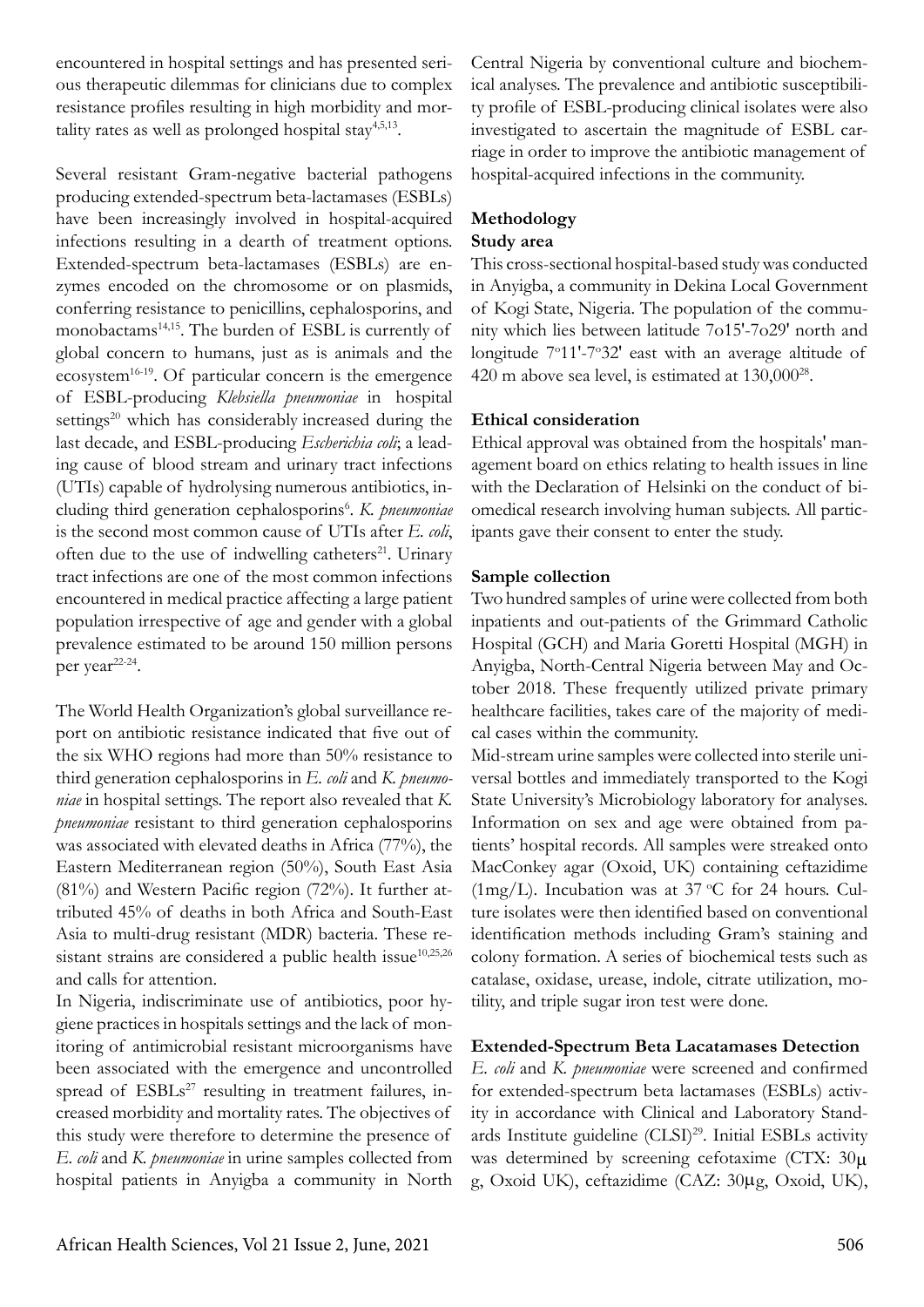and ceftriaxone (CRO: 30µg, Oxoid UK) using Mueller Hinton agar (MHA: Oxoid, UK) already inoculated with the isolates.

To improve sensitivity of ESBLs detection, more than one antibiotic disc were used as recommended by CLSI guidelines29. Freshly grown colonies were suspended into normal saline and the turbidity of the suspension was adjusted at 0.5 McFarland's standard. The suspension was inoculated onto Mueller Hinton agar (MHA: Oxoid UK) with all three discs place at a gap of 20mm. Plates were then incubated for 18hrs at 37 °C. Isolates with reduced susceptibility to cefotaxime (zone diameter of  $\leq$  27mm), ceftazidime (zone diameter of  $\leq$ 22mm), and ceftriaxone (zone diameter of  $\leq$  25mm) around the discs were suspected to be ESBLs produc $ers<sup>29</sup>$ .

The double discs synergy method was employed for the confirmation of suspected ESBLs producers. This was done by testing the following antibiotic discs; cefotaxime (CTX: 30µg, Oxoid, UK), ceftazidime (CAZ: 30µg, Oxoid, UK) and amoxycillin+clavulanic acid (AMC: 30 µg, Oxoid, UK) on Mueller Hinton agar (MHA: Oxoid, UK). Amoxycillin+clavulanic acid disc was placed in the center of the Mueller Hinton agar plates. Cefotaxime and ceftazidime were placed at a distance of 20mm from the amoxycillin+clavulanic acid disc. Plates were then examined after incubation for 24 hours at 37°C for an expansion of inhibition zone of the oxyimino- $\beta$ -lactam caused by the synergy of the clavulanate in the amoxycillin+clavulanic acid disc which was interpreted as ESBLs positive.

#### **Antibiotic Susceptibility Test**

Susceptibility testing of isolates to 7 antibiotics was performed using disc diffusion method. Isolates were enriched in peptone water for 24 hours after which 0.1ml was streaked onto Mueller Hinton agar (Oxoid, UK). The following antibiotics were used; cefoxitin (FOX: 30µg, Oxoid, UK), cefotaxime (CTX: 30µg, Oxoid, UK), ceftazidime (CAZ: 30µg, UK, Oxoid), gentamicin (GEN: 10µg, Oxoid, UK), ciprofloxacin (CIP: 5µg, Oxoid, UK), amoxycillin+clavulanic acid (AMC: 30µg, Oxoid, UK) and imipenem (IPM: 10µg, Oxoid, UK). Results were interpreted as resistant or susceptible based on the interpretative standard according to the clinical and laboratory standards institute (CLSI) manual29.

#### **Results**

#### **Demographic characteristics of patients**

Table 1 shows the age and sex distribution of participants. The age range of patients who participated in the study was between 17 to 72 years. Study population was predominantly females (66.0%) with a male to female ratio of 1:1.9. During the study period, 200 urine samples were analysed. Forty-four samples were excluded because the causative pathogens of interest could not be identified. Consequently, 156 (78.0%) cases were included in this study. The common most predominant causative pathogen was *E. coli* which accounted for 128 (82.1%) cases. More isolates (57.7%) were recovered from females with the least proportion of bacteria (*K. pneumoniae*) isolated in the male population (Table 2).

**Table 1.** Age and sex distribution of participants

| <b>Age group (Years)</b> | Male $(\% )$   | Female (%) | Total $(\% )$ |
|--------------------------|----------------|------------|---------------|
| $17 - 21$                | 8              | 28         | 36            |
| $22 - 26$                | $\theta$       | 36         | 36            |
| $27 - 31$                | 16             | 12         | 28            |
| $32 - 36$                | 12             | 24         | 36            |
| $37 - 41$                | 8              | 20         | 28            |
| $42 - 46$                | 8              | 4          | 12            |
| $47 - 51$                | 12             | 4          | 16            |
| $>51$                    | $\overline{4}$ | 4          | 8             |
| <b>Total</b>             | 68 (34.0)      | 132(66.0)  | 200(100)      |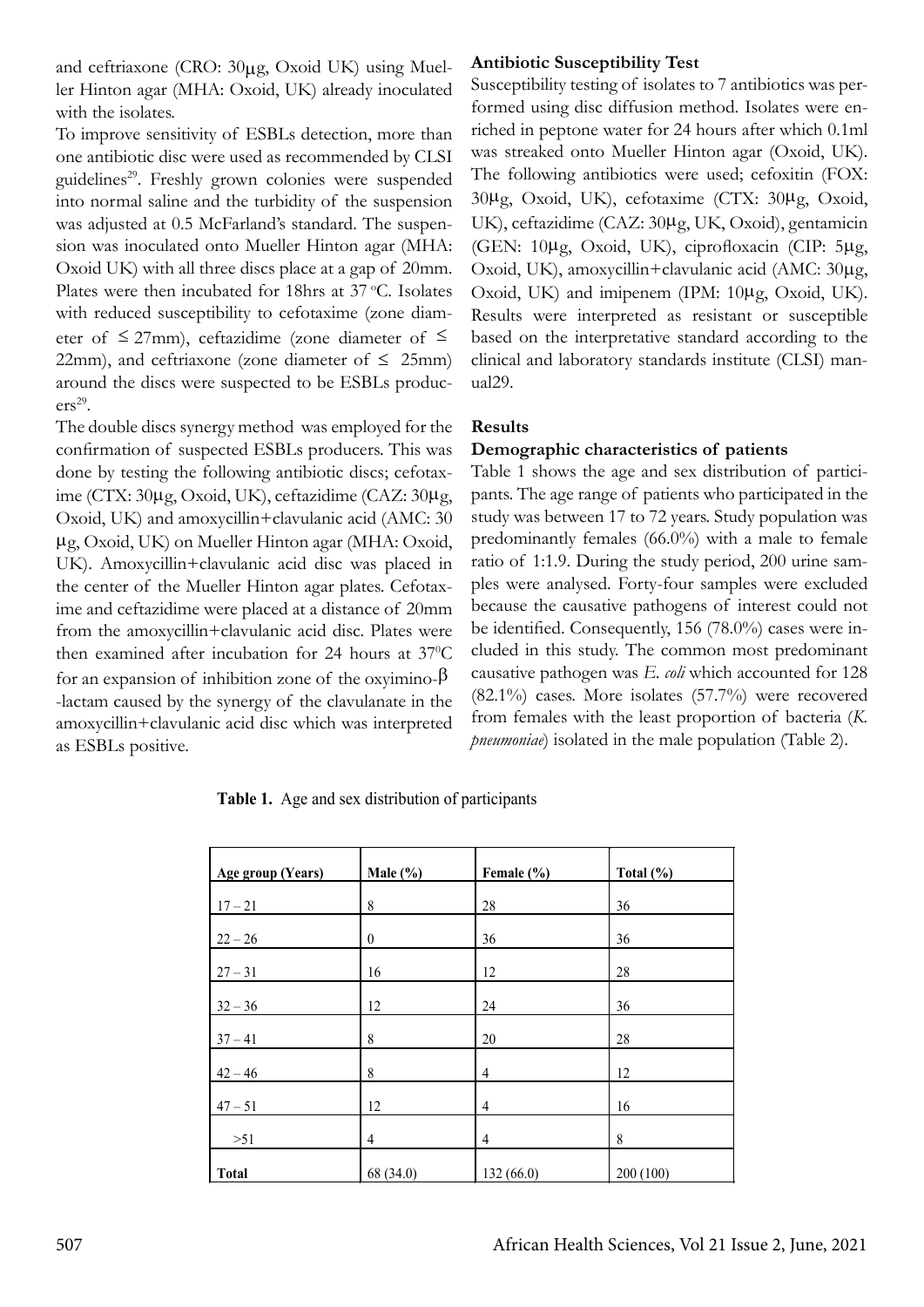| <b>Characteristic</b> | E. coli $(\% )$ | K. pneumoniae $(\%)$ | Total $(\% )$ |  |
|-----------------------|-----------------|----------------------|---------------|--|
| <b>Sex</b>            |                 |                      |               |  |
| Male                  | 56(43.8)        | 10(35.7)             | 66(42.3)      |  |
| Female                | 72(56.2)        | 18(64.3)             | 90(57.7)      |  |
| <b>Study site</b>     |                 |                      |               |  |
| MGH                   | 90 (70.3%)      | $20(71.4\%)$         | $110(70.5\%)$ |  |
| <b>GCH</b>            | 38 (29.7%)      | $08(28.6\%)$         | 46 (29.5%)    |  |

**Table 2.** Distribution of isolates among gender and study sites

#### **Frequency of Isolates**

The frequency of isolates in relation to study sites is shown in table 3. A total number of 110 (70.5%) isolates of both *E. coli* and *K. pneumoniae* were recovered from

MGH while 46 (29.5%) isolates (*E. coli* and *K. pneumoniae*) were obtained from GCH. Higher percentages of *E. coli* (70.3%) and *K. pneumoniae* (71.4%) isolates recorded, were also from MGH.

**Table 3.** Antimicrobial susceptibility profile of ESBL isolates

|                    |              | ESBL-producing bacteria $(n = 78)$ |                       |
|--------------------|--------------|------------------------------------|-----------------------|
|                    |              | E. coli $\left(\frac{9}{6}\right)$ | K. pneumoniae $(\% )$ |
| Cefotaxime         | Resistance   | 54 (100)                           | 24 (100)              |
|                    | Intermediate |                                    |                       |
|                    | Sensitive    |                                    |                       |
| <b>Cefoxitin</b>   | Resistance   | 12(22.2)                           | 15(62.5)              |
|                    | Intermediate | 04(7.4)                            | 05(20.8)              |
|                    | Sensitive    | 38 (70.4)                          | 04(16.7)              |
| <b>Ceftazidime</b> | Resistance   | 43 (79.6)                          | 10(41.7)              |
|                    | Intermediate | 02(3.7)                            | 03(12.5)              |
|                    | Sensitive    | 09(16.7)                           | 11(45.8)              |
| Imipenem           | Resistance   | 12(22.2)                           | 24 (100)              |
|                    | Intermediate | 39(72.2)                           |                       |
|                    | Sensitive    | 03(5.6)                            |                       |
| Amoxycillin+clavul | Resistance   | 45(83.3)                           | 20(83.3)              |
| anic               | Intermediate | 09(16.7)                           | 01(4.2)               |
|                    | Sensitive    |                                    | 03(12.5)              |
| Ciprofloxacin      | Resistance   | 45(83.3)                           | 18(75.0)              |
|                    | Intermediate |                                    | 04(16.7)              |
|                    | Sensitive    | 09(16.7)                           | 02(8.3)               |
| Gentamicin         | Resistance   | 27(50)                             | 16(66.7)              |
|                    | Intermediate | 15(27.8)                           | 04(16.7)              |
|                    | Sensitive    | 12(22.2)                           | 04(16.7)              |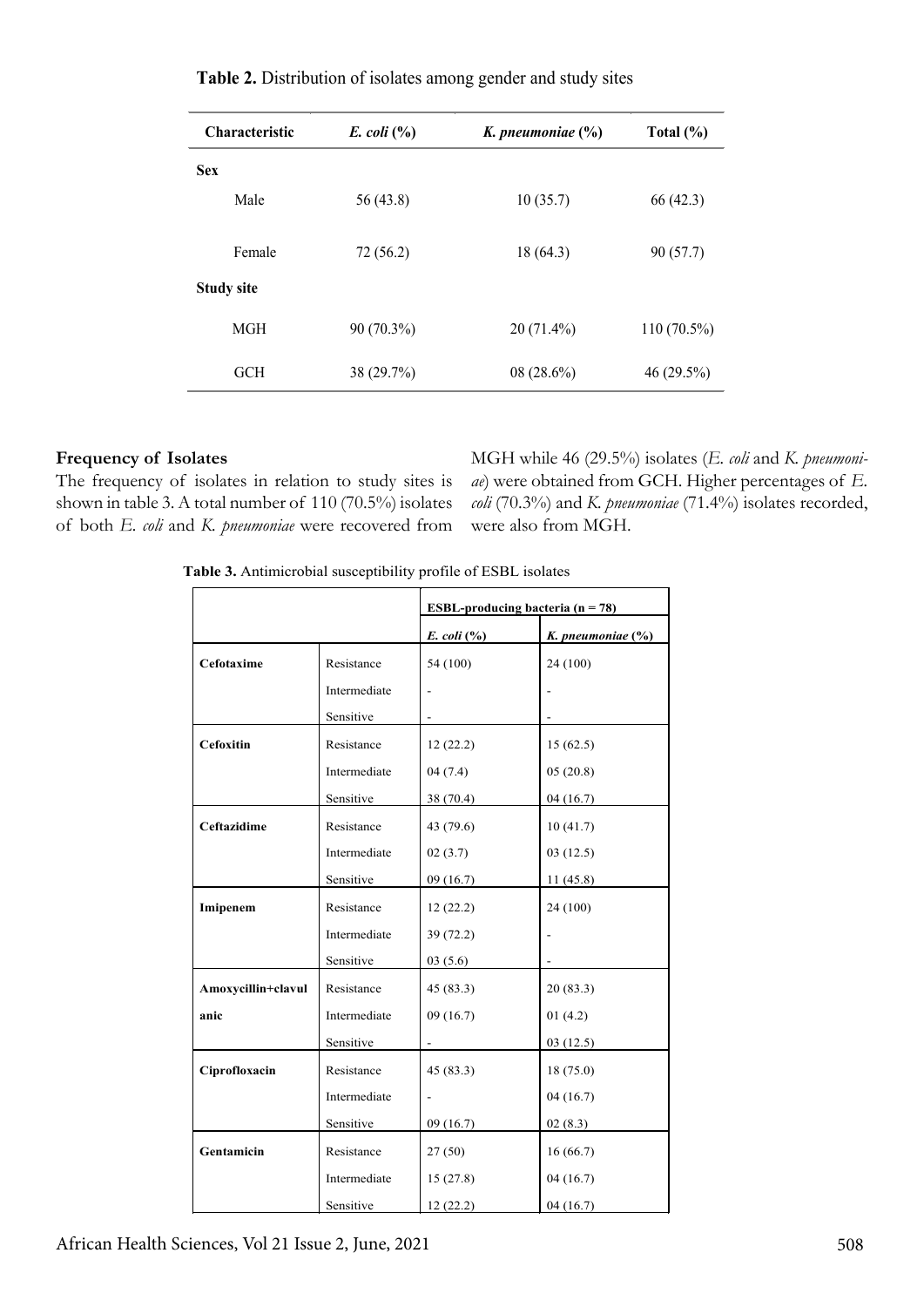#### **Isolation of ESBL-producing bacteria**

Expression of ESBLs was phenotypically detected by double discs synergy test methods. The total number of ESBL-producing isolates was 78 (Table 3). Out of these ESBL-producing isolates, *E. coli* accounted for 69% (54/78) whereas *K. pneumoniae* accounted for 31%  $(24/78).$ 

#### **Antimicrobial Resistance of ESBL Isolates**

Majority of all ESBL-producing isolates displayed phenotypic resistance to three or more drugs. *Escherichia coli* isolates were found to be highly resistant to both beta lactam (cefotaxime, ceftazidime and amoxicillin clavulanic acid) and non-beta lactam (ciprofloxacin) antibiotics. Resistance to ciprofloxacin and gentamicin accounted for 83.3% and 50% respectively. All isolates of *K. pneumoniae* exhibited a 100% resistance to cefotaxime and imipenem. Isolates were also resistant to ciprofloxacin (75%), cefoxitin (62.5%), gentamicin (66.7) and amoxicillin clavulanic acid (83.3%). Results on the antimicrobial susceptibility of these ESBL-producing isolates are summarized in table 3.

#### **Discussion**

The emergence and rapid spread of multi-drug resistant pathogens are of great concern worldwide; among them, ESBL-producing *Enterobacteriaceae* has been a major concern. During the past decades, ESBL-producing Gram-negative bacteria especially *E. coli* and *K. pneumoniae* have emerged as serious pathogens both in hospital and community acquired infections worldwide<sup>30</sup>. Developing countries are far behind in the fight against antimicrobial resistance with considerable efforts needed to reduce morbidity and mortality due to infection caused by these multi-drug resistant pathogens<sup>31-33</sup>. Therefore, bacterial infection and antibiotic resistance surveillance are essential for effective management of infections.

In this study, the number of male patients to female patients ratio was 1:1.9. This concurred with findings from Nepal and Nigeria, that reported similar ration among patients suspected to have urinary tract infections<sup>30,34</sup>. This increase in the number of female participants may be due to involuntary recruitment bias. This study, similar to other studies,<sup>34</sup> further showed that females were most affected among positive cases with higher isolation rates. Several predisposing factors such as increase in age, frequency of sexual activities and high parity have been attributed to the high infection rates among female patients<sup>35-38</sup>. Also, the short length of the urethra and it proximity to the anus, makes colonization with colonic Gram-negative bacteria possible<sup>39</sup>.

Findings in this study showed a high prevalence of infections among patients attending MGH (70.5%) compared to patients in GCH. The high prevalence reported in this study site can be attributed to higher intake of patients due to its location within a university community thus receiving higher numbers of patients.

In our study, *E. coli* was the predominant pathogen isolated with an isolation rate of 82.1%. *K. pneumoniae*  accounted for 17.9% of infection. This finding is consistent with previous studies which indicated that *E. coli* and *K. pneumoniae* were among Gram-negative pathogens associated with about 90% of both community and hospital acquired UTIs<sup>40,41</sup>. These bacterial pathogens have been associated with attributable mortality due to their high antibiotic resistance and thus categorised by the World Health Organization (WHO) as critical Gram-negative pathogens under surveillance.<sup>10</sup> Other studies have reported *E. coli* as the most prevalent clinically important pathogen implicated in UTIs followed by *K. pneumoniae*42-45.

The true prevalence of ESBL is not well-known in Africa because of the paucity of studies in human and animal health. Nonetheless, studies have found that ES-BL-producing bacteria are common and vary between countries of the continent<sup>46,47</sup>.

In our study, we identified 50% (78/156) of all isolates as ESBL-producers. This high rates observed is in contrast to previous studies<sup>48,49</sup> where rates were reported to be as low as 2% in the Netherlands, 2.6% in Germany and 16% in Nigeria. However, studies by<sup>50,51</sup> reported high rates of ESBL production. This observed rate may be attributed to the practices of self-medication and the less controlled use of antibiotics which are available over-the-counter in this region. Additionally, regulations promoting rational use of antibiotics are minimal or non-existent<sup>26,52</sup>. Sixty-nine per cent  $(54/78)$ of *E. coli* and 31% (24/78) of *K. pneumoniae* were identified as ESBL-producers and found to show resistance to three or more antibiotics.

Our study clearly revealed high resistance rates of ESBL- producing *E. coli* to ceftazidime (79.6%), cefotaxime (100%), amoxicillin clavulanic acid (83.3%) and ciprofloxacin (83.3%). This results are in agreement with studies conducted in Thailand where high resistance to ciprofloxacin, ceftazidime and cefotaxime were reported<sup>53,54</sup>. The high resistance observed in this study calls for serious concerns considering the fact that antibiotic use is less controlled in this sub-region. This gives room for self-medication and abuse due to easy availability of these antibiotics<sup>55</sup>.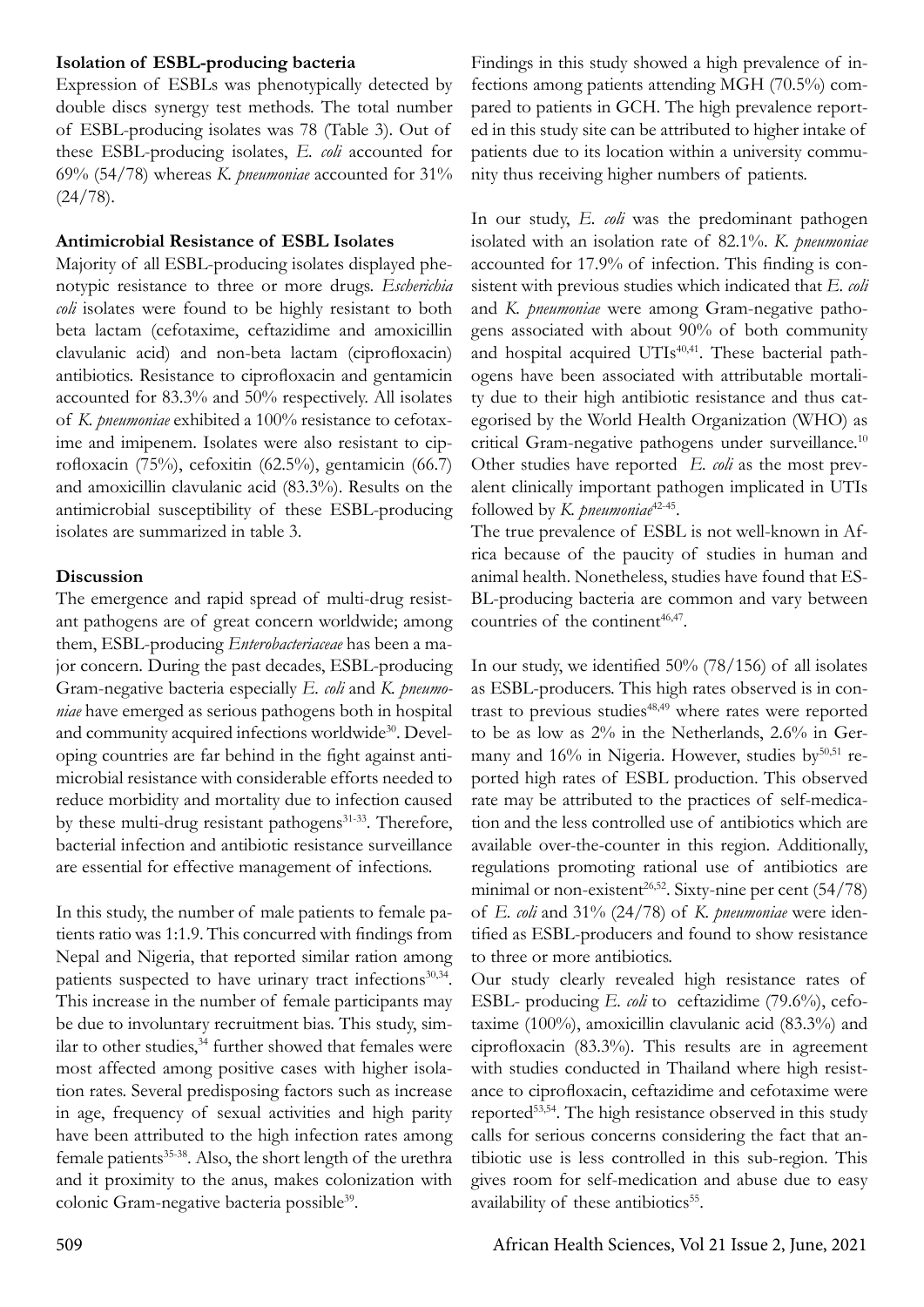ESBL-producing *K. pneumoniae* isolates were found to be resistant to ciprofloxacin, cefoxitin, gentamicin, imipenem and amoxicillin clavulanic acid. All 24 isolates were resistant to cefotaxime. These findings are consonant with other research<sup>56</sup>. Carbapenems are regarded as the drugs of choice for treatment of infections caused by ESBL-producers. However, reports have indicated that carbapenemase producing Enterobacteriaceae isolates seem to be increasing in number in the last few years57,58,59. In this study, the tested ESBL-producing *K. pneumoniae* isolates showed high resistance rate for imipenem (100%). This is in close conformity with the findings in the study conducted by Ferreira et al.<sup>59</sup> from Brazil who reported 100% of *K. pneumoniae* strains were carbapenemase producers. A similar study by Nagaraj et al.60 also showed a resistance of 75% to carbapenems.

This study highlights a worrying prevalence of ES-BL-producing Gram-negative bacteria associated with urinary tract infections. Immediate action is therefore needed to prevent these resistant bacteria from spreading in both healthcare and community settings. Sustainable efforts at developing new antibiotics and vaccines should be encouraged to advance the containment of this threat.<sup>26</sup> High antibiotic usage should also be reduced. This can be achieved through stewardship and guidance on appropriate use. Furthermore, routine surveillance of antimicrobial resistant isolates should be incorporated.

#### **Conflict of interest**

The authors declare that there is no conflict of interest.

#### **References**

1. Renner LD, Zan J, Hu LI, Martinez M, Resto PJ, Siegel AC, et al. Detection of ESKAPE bacterial pathogens at the point of care using isothermal DNA-based assays in a portable degas-actuated microfluidic diagnostic assay platform. *Applied and Environmental Microbiology.* 2017;83(4):e02449-16.

2. World Health Organization. Global incidence and prevalence of selected curable sexually transmitted infections-2008. WHO, Geneva, Switzerland, 2012.

3. Andersson DI, Hughes D. Microbiological effects of sublethal levels of antibiotics. *Nature Reviews Microbiology*. 2014;2:465–478.

4. Rice LB. Federal funding for the study of antimicrobial resistance in nosocomial pathogens: no ESKAPE. *Journal of Infectious Diseases*. 2008;197:1079–81.

5. Rice LB. Progress and challenges in implementing the research on ESKAPE pathogens. *Infection Control and Hospital Epidemiology.* 2010;31 Suppl 1:S7–10.

6. Pitout JD, Laupland KB. Extended-spectrum beta-lactamase-producing Enterobacteriaceae: an emerging public-health concern. *Lancet Infectious Diseases*. 2008;8(3):159–66.

7. Gulen TA, Guner R, Celikbilek N, Keske S, Tasyaran M. Clinical importance and cost of bacteremia caused by nosocomial multi drug resistant acinetobacter baumannii. *International Journal of Infectious Diseases*. 2015;38:32–5.

8. O'Neill, J. Tackling Drug-Resistant Infections Globally: Final Report and Recommendations. Review on Antimicrobial Resistance, 2016.

9. World Health Organization. Global Action Plan on Antimicrobial resistance. Geneva: WHO, 2015.

10. World Health Organization. Global Priority List of Antibiotic-Resistance Bacteria to Guide Research, Discovery, and Development of new Antibiotics. Geneva: WHO, 2017.

11. Jacobs AC, Hood I, Boyd KL, Olson PD, Morrison JM, Carson S, et al. Inactivation of Phospholipase D Diminishes Acinetobacter baumannii Pathogenesis. *Infection and Immunity*. 2010;78(5):1952−1962.

12. Kahrstrom CT. Entering a post-antibiotic era? *Nature Reviews Microbiology*. 2013;11(3):146−146.

13. Singh N, Manchanda V. Control of multidrug-resistant gram-negative bacteria in low and middle-income countries—high impact interventions without much resources. *Clinical Microbiology and Infection*. 2017;23:216–8. 14. Bradford PA. Extended-spectrum beta-lactamases in the 21st century: characterization, epidemiology, and detection of this important resistance threat. *Clinical Microbiology Reviews*. 2001;14:933–951.

15. Paterson DL, Bonomo RA. Extended-spectrum beta-lactamases: a clinical update. *Clinical Microbiology Reviews*. 2005;18:657–686.

16. Hawkey PM, Jones AM. The changing epidemiology of resistance. *Journal of Antimicrobial Chemotherapy*. 2009;64(Suppl. 1):3–10.

17. Dierikx CM, van Duijkeren E, Schoormans AHW, van Essen-Zandbergen A, Veldman K, Kant A, et al. Occurrence and characteristics of extended-spectrum-β-lactamase- and AmpC-producing clinical isolates derived from companion animals and horses. *Journal of Antimicrobial Chemotherapy*. 2012;67:1368–1374.

18. Geser N, Stephan R, Hächler H. Occurrence and characteristics of extended-spectrum β-lactamase (ESBL) producing Enterobacteriaceae in food producing animals, minced meat and raw milk. *BMC Veterinary Research*. 2012;8:21.

19. Lupindu, AM, Olsen JE, Ngowi HA, Msoffe PLM, Mtambo MM, Scheutz F, et al. Occurrence and char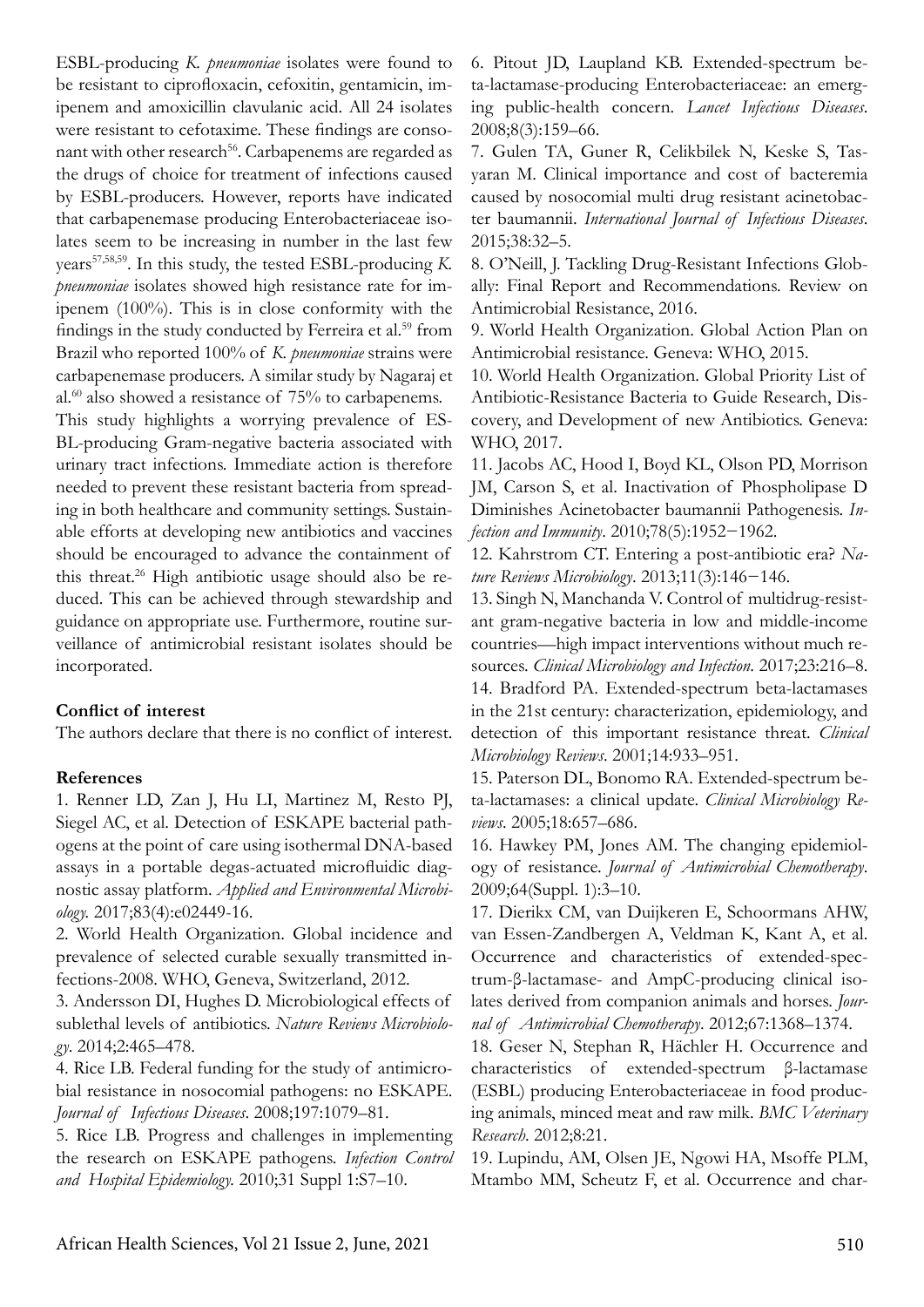acterization of Shiga toxin- producing Escherichia coli O157:H7 and other non-sorbitol-fermenting E. coli in cattle and humans in urban areas of Morogoro, Tanzania. *Vector Borne Zoonotic Diseases*. 2014;14:503–510.

20. Perovic O, Singh-Moodley A, Duse A, Bamford C, Elliott G, Swe-Han KS, et al. National sentinel site surveillance for antimicrobial resistance in Klebsiella pneumoniae isolates in South Africa, 2010-2012. *South African Medical Journal*. 2014;104(8):563–568.

21. Ronald A. The aetiology of urinary tract infection: traditional and emerging pathogens. *American Journal of Medicine*. 2002;113(Suppl. 1):14s–19s.

22. Flores-Mireles AL, Walker JN, Caparon M, Hultgren SJ. Urinary tract infections: Epidemiology, mechanisms of infection and treatment options. *Nature Reviews Microbiology*. 2015;13:269–284.

23. Gupta K, Hooton TM, Naber KG, Wullt B, Colgan R, Miller LG, et al. International clinical practice guidelines for the treatment of acute uncomplicated cystitis and pyelonephritis in women: A 2010 update by the Infectious Diseases Society of America and the European Society for Microbiology and Infectious Diseases. *Clinical Infectious Diseases*. 2011;52:103–120.

24. Sobel JD, Kaye D. 74—Urinary Tract Infections. In Mandell, Douglas, and Bennett's Principles and Practice of Infectious Diseases, 8th ed.; Bennett JE, Dolin R, Blaser MJ, Eds.; Elsevier: Philadelphia, PA, USA. pp. 886–913.e3, ISBN 978-1-4557-4801-3, 2015.

25. World Health Organization. Antimicrobial Resistance Global Report on Surveillance. Geneva: WHO, 2014.

26. Founou RC, Founou LL, Essack SY. Clinical and economic impact of antibiotic resistance in developing countries: A systematic review and meta-analysis. *PLoS One*. 2017;12(12):e0189621.

27. Arzai AH, Adamu DJM. Prevalence of beta-lactamase Producers among randomly selected bacterial pathogens in Kano, Nigeria. *Biological and Environmental Sciences Journal for the Tropics*. 2008;5(3):218-223.

28. Okolo MO, Omatola CA, Ezugwu AI, Adejoh PO, Abraham OJ, Chukwuma OJT. Prevalence of malaria among pregnant women attending antenatal clinic in Grimard Catholic Hospital, Anyigba in Kogi State, Nigeria. *Nature and Science*. 2017;15:113–117.

29. Clinical and Laboratory Standards Institute. Performance standards for antimicrobial susceptibility testing. Twenty-fourth information supplement, CLSI document M100-S24. Clinical and Laboratory Standards Institute, Wayne, PA, USA, 2014.

30. Shakya P, Shrestha D, Maharjan E, Sharma VK, Paudyal R. ESBL production among E. coli and Klebsiella spp. Causing urinary tract infection: A hospital based study. *The Open Microbiology Journal*. 2017;11:23-30. 31. Laxminarayan R, Sridhar D, Blaser M, Wang M, Woolhouse M. Achieving global targets for antimicrobial resistance. *Science* (New York, NY), 2016.

32. Huttner A, Harbarth S, Carlet J, Cosgrove S, Goossens H, Holmes A, et al. Antimicrobial resistance: a global view from the 2013 World Healthcare-Associated Infections Forum. *Antimicrobial Resistance and Infection Control*. 2013;2:2–31.

33. Samuel S, Kayode O, Musa O, Nwigwe G, Aboderin A, Salami T, et al. Nosocomial infections and the challenges of control in developing countries. *African Journal of Clinical Experimental Microbiology*. 2010;11:102–9.

34. Giwa FJ, Ige OT, Haruna DM, Yaqub Y, Lamido TZ, Usman SY. Extended-Spectrum beta-lactamase production and antimicrobial susceptibility pattern of uropathogens in a Tertiary Hospital in Northwestern Nigeria. *Annals of Tropical Pathology*. 2018;9:11-6.

35. Rahn DD. Urinary tract infections: Contemporary management. *Urologic Nursing Journal*. 2008;28:333-41.

36. Foxman B, Barlow R, D'Arcy H, Gillespie B, Sobel JD. Urinary tract infection: Self-reported incidence and associated costs. *Annals of Epidemiology*. 2000;10:509-15. 37. Komala M, Kumar KS. Urinary tract infection: causes, symptoms, diagnosis and it's management. *Indian Journal of Research in Pharmacy and Biotechnology*. 2013;1:226–33.

38. Foxman, B. Epidemiology of urinary tract infections: Incidence, morbidity, and economic costs. *American Journal of Medicine*. 2002;113:5-11.

39. Forbes BA, Sahm DF, Weissfeld AS. Bailey & Scott's Diagnostic Microbiology. 12th ed. USA: *Mosby Elsevier*, 2007.

40. Linhares I, Raposo T, Rodrigues A, Almeida A. Frequency and antimicrobial resistance patterns of bacteria implicated in community urinary tract infections: a ten-year surveillance study (2000–2009). *BMC Infectious Diseases*. 2013;13:19–33.

41. Farajnia S, Alikhani MY, Ghotaslou R, Naghili B, Nakhlband A. Causative agents and antimicrobial susceptibilities of urinary tract infections in the northwest of Iran. *International Journal of Infectious Diseases*. 2009;13:140–4.

42. Agyepong N, Govinden U, Owusu-Ofori A, Essack SY. Multidrug-resistant gram-negative bacterial infections in a teaching hospital in Ghana. *Antimicrobial Resistance and Infection Control*. 2018;7(37):1-8.

43. Gyasi-Sarpong CK, Nkrumah B, Yenli EMT-A, Appiah AA, Aboah K, Azorliade R, et al. Resistance pattern of uropathogenic bacteria in males with lower uri